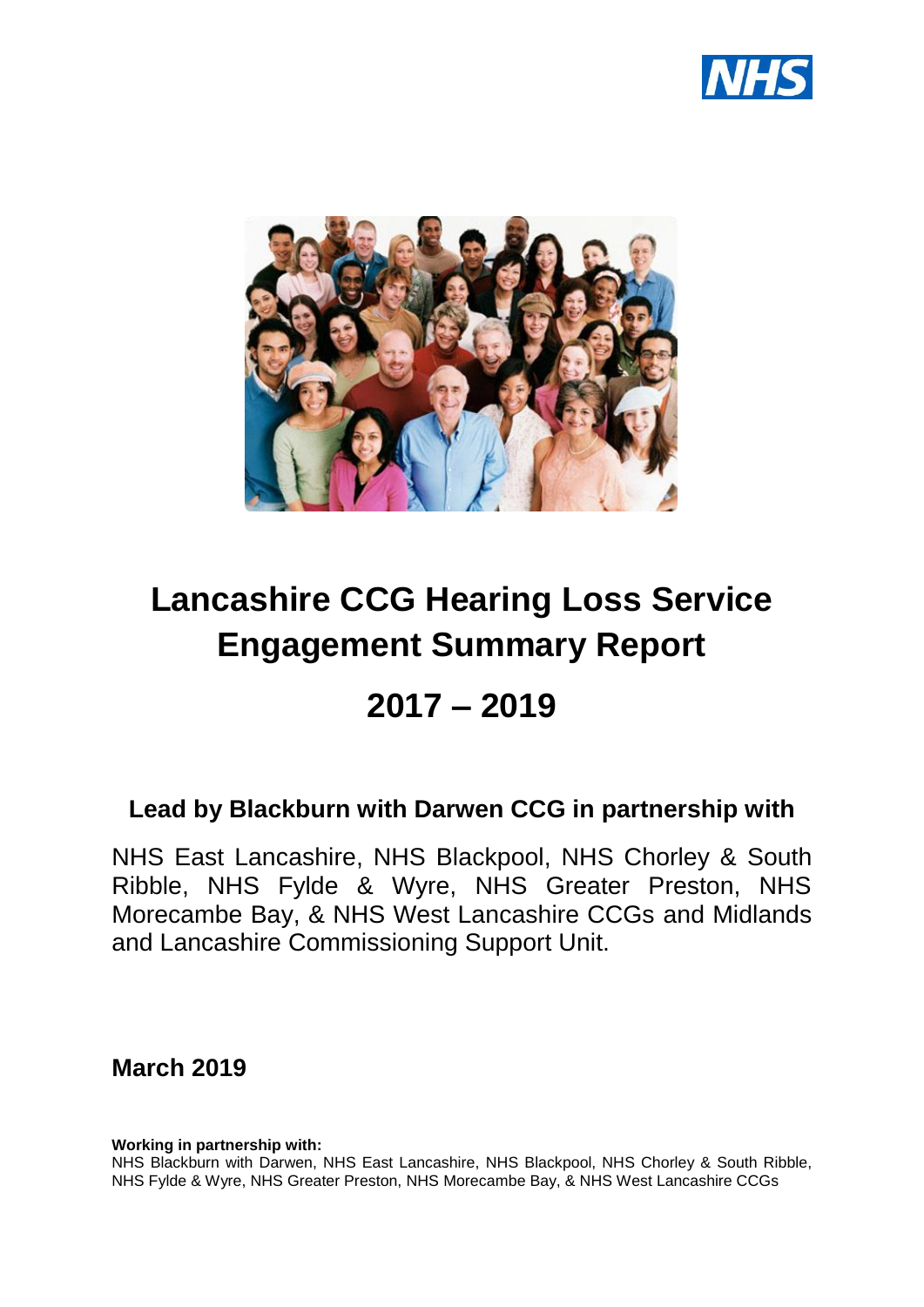

## **Engagement on NHS Hearing Aid Services**

#### **1. Introduction**

CCGs (Clinical Commissioning Groups) across Lancashire and South Cumbria are working together to re-procure (buy) hearing aid services for age-related hearing loss for those aged 50 years and over. NHS Blackburn with Darwen CCG is leading this procurement on behalf of the CCGs.

An ageing population with an increased likelihood of hearing loss in this poulation, means that demand for both hearing assessment and treatment services is likely to rise substantially. This will result in rising costs and the need for more efficient and effective services to be provided. The Clinical Commissioning Groups (CCGs) as commissioners of the service are committed to the provision of high quality, dedicated and professional hearing services for patients with hearing conditions, centred on clinical assessment and treatment via the most appropriate management pathway. A significant proportion of this client group will have straightforward hearing loss that does not require referral for an Ear, Nose and Throat (ENT) out-patient appointment prior to assessment. These patients would benefit from quick access to adult hearing care services with a referral being made directly from their General Practitioner (GP). This will enable timely diagnosis and treatment.

Currently the CCGs commission hearing aid services for those over 55 years of age suffering from age-related hearing loss, from 10 different providers across Lancashire. These were procured utilising an Any Qualified Provider (AQP) process for a three year period, current contracts are due to expire in April 2019 and have recently been extended to enable the CCGs to re-procure a new contract.

#### **2. Background**

The vision for people with age-related hearing problems is for them to receive, high quality, efficient services delivered closer to home, with short waiting times that are highly responsive to their needs. The service will be free at the point of access.

The aim of the audiology procurement is to procure (buy) a comprehensive patient-centred integrated adult hearing service. This will include the provision of hearing aids for agerelated hearing loss in line with national guidance and local requirements for the registered population of the NHS commissioning organisation aged 50 years and over.

Procurements are a routine, tried and tested method of using the market to purchase services that are modern, value for money and which meet the needs of the commissioners (the CCGs). Procurements offer potential providers with the opportunity to be innovative and creative about what they can offer, and in turn, how this can offer value for money and improve patient care.

A Lancashire & South Cumbria Audiology Leadership Group was established in October 2017 to provide guidance, develop a service model, review costs and activities, review the national service specification, review local and national best practice and tariff information. This group also provides oversight and management of the procurement across Lancashire and has representation from all Lancashire CCG's, patient representatives, clinical experts

#### **Working in partnership with:**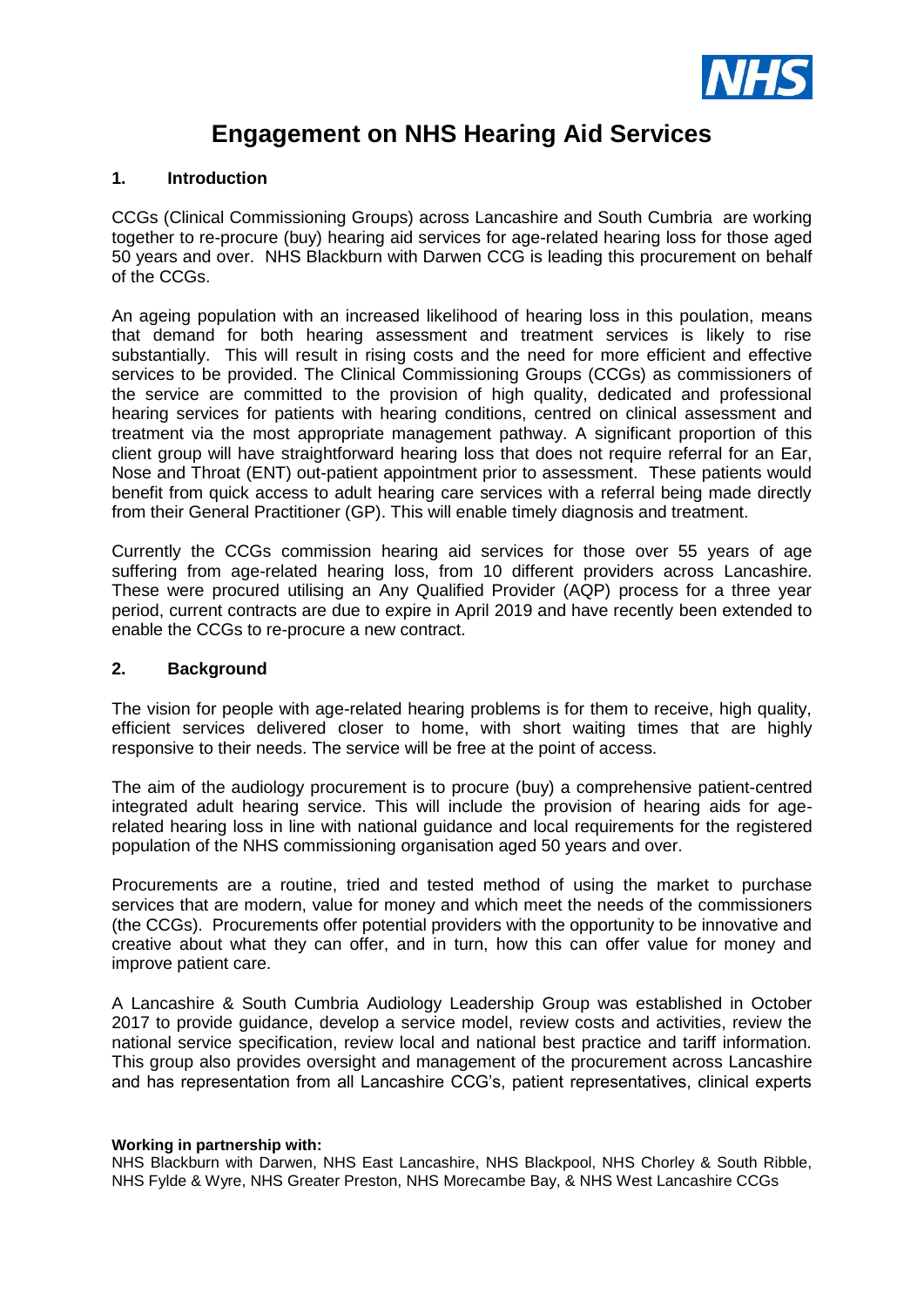

and subject matters experts in areas such as contracts, finance, procurement and business intelligence.

#### **3. Proposed service model**

The new Adult Hearing Service is for adults (over the age of 50) experiencing difficulties with their hearing and communication who feel they might benefit from hearing assessment and care, including the option of trying hearing aids to reduce these difficulties.

The aim of the service is to provide a comprehensive patient-centred Integrated Hearing Service which will include the provision of hearing aids for age-related hearing loss (noncomplex) in line with national guidance and local requirements for the registered population of the NHS commissioning organisation aged 50 years and over.

The vision for people with age-related hearing problems is for them to receive, high quality, efficient services delivered closer to home, with short waiting times and high responsiveness to the needs of local communities, free at the point of access.

Key principles within which the Integrated Hearing Service operates:

- Contribute to improving public health and occupational health focus on hearing loss
- Contribute to reducing the prevalence of avoidable permanent hearing loss
- Encourage early identification, diagnosis and management of hearing loss through improved patient and professional education
- Provide person-centred care, responding to information and the patient's psychosocial needs
- Support communication needs by providing timely signposting to appropriate services e.g. Assistive technologies.
- Promote inclusion and participation of people who are hard of hearing and to make reasonable adjustments for patients who have learning and development disorders, dementia and mental health conditions.
- Compliance with clinical guidance and good practice
- Ensure services are available to all who are eligible without regard to gender, sexuality, religion, ethnicity, social or cultural determinants. However, where it is deemed clinically appropriate, alternative services may be established that meet the specific needs of one or more groups within a community. Such services will enhance rather than detract from the existing provision.
- Offer appropriate, co-produced information for service users, carers and referrers about the services provided, how they are accessed and about their care.
- Ensure compliance with locally agreed pathways to other services such as Ear Nose & Throat (ENT) as part of collaborative working as one healthcare system.
- To reduce duplication of services (one individual or set of hearing aids per patient, per provider), re-provision of lost hearing aids and multiple referrals to different providers

The expected benefits of the service are:

#### **Working in partnership with:**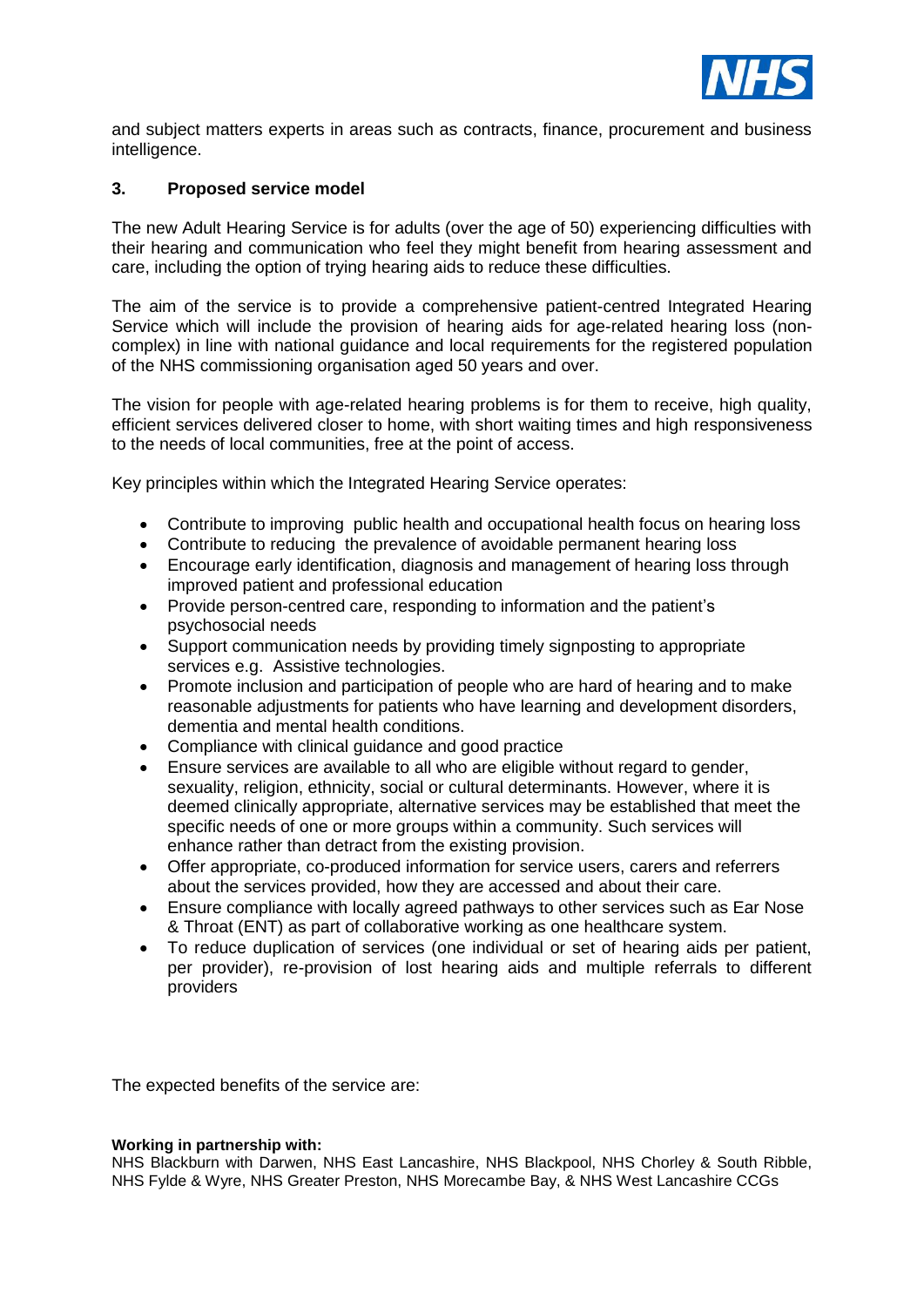

- Improved access through locally based services as close to the patients' home or work as possible
- Increased patient choice and control as to where and when their treatment is delivered - providing on-going care closer to home
- Personalised care for all patients accessing the service that is characterised by the co-production of an Individual Management Plan
- Co-ordinated care through an integrated service
- Access to hearing assessment, fitting and follow-up within agreed timeframes, with patients being referred back to the patient hearing centre for on-going support and monitoring
- Provision of active support for patients to make adiustments to their condition and get used to hearing aids
- Care that is evidence based and provided according to local and national guidance
- Avoidance of unnecessary appointments or services
- Increased compliance and proportion of patients continuing to wear hearing aids
- Increased reported levels of patients at the first review reporting improved hearing and health and wellbeing outcomes
- Increased reported levels of satisfaction from GPs referring into the service
- Reduced social isolation and consequent mental ill health
- Increase in the quality of life for patients, their families/carers and communication partners

#### **4. Why does it need to change?**

CCGs received concerns from clinicians, providers and patients relating to the current provision/service model and pathways for accessing hearing loss services. In response, the CCGs agreed to undertake a service review exercise in 2017 to help inform future commissioning intentions across Lancashire and South Cumbria.

#### **5. Approach to Engagement**

The engagement is now completed. We used a mixed methodology for the engagement. The CCGs co-opted patient representatives as members of the Audiology Leadership Group which is overseeing the procurement. At a provider open day we held, we also ran a patient focus group, as patient representatives had been invited to this. The focus group suggested that an online survey would be appropriate for service users, so following this feedback we created an online survey for hearing aid service users. The CCG's also attended the Pensioners Parliament in Blackpool and discussed the procurement with delegates.

Action on Hearing Loss gave the CCG's advice during the engagement period and helped to promote the survey.

Other key stakeholders include:

- Current and potential Provider Organisations
- MPs
- Councillors
- County Councillors

#### **Working in partnership with:**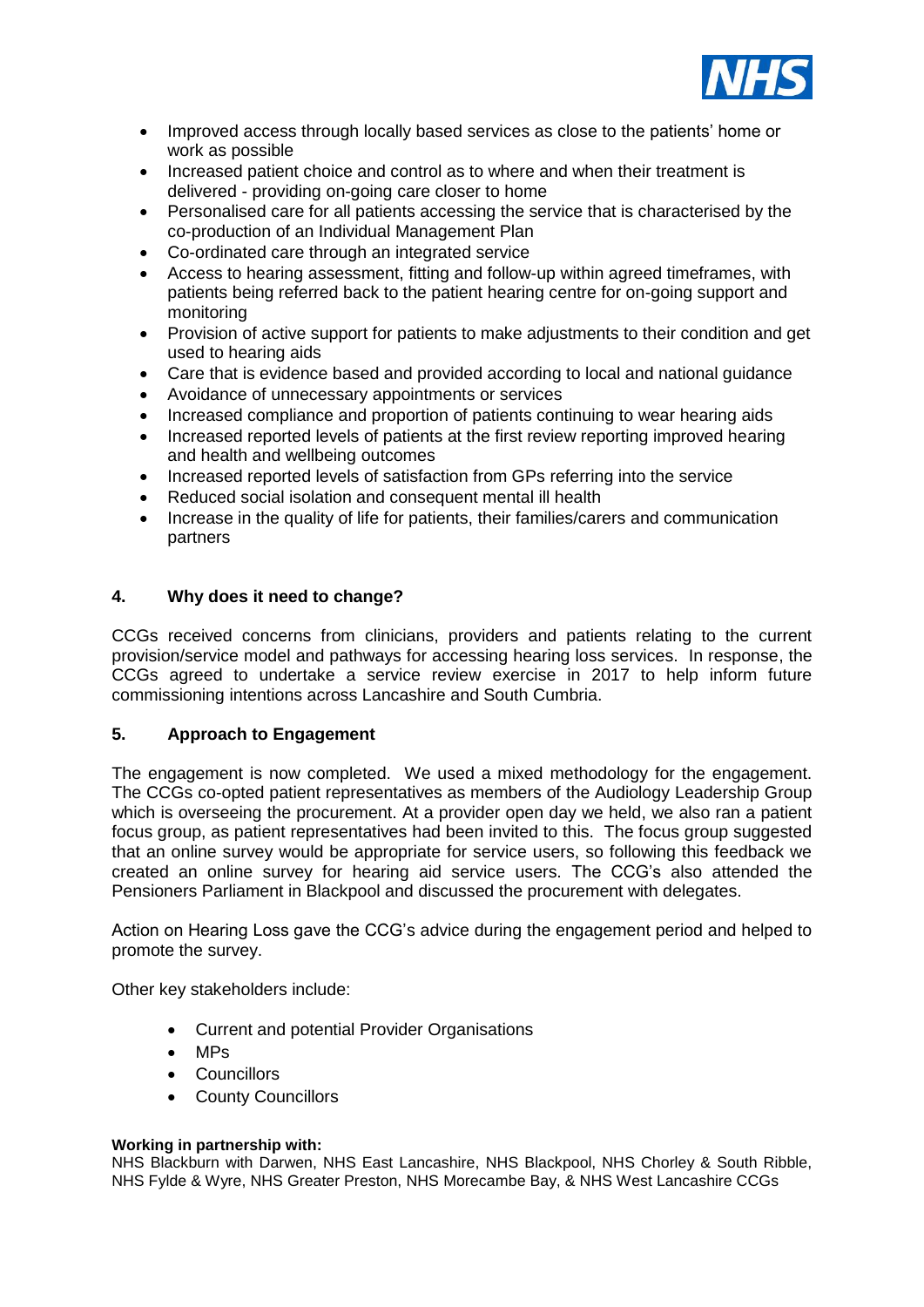

- PPG networks and groups
- Health Watch (Blackburn, Blackpool, Lancashire)
- Action on Hearing Loss
- Soundz Off
- Deaf Council UK
- Age Concern
- Hearing Link
- National Association for Deafened People (NADP)
- British Deaf Association
- East *Lancashire Deaf* Society
- Lancashire Deafway
- Lancashire Deaf Link
- Older peoples forums
- Media
- Social media

Please see summary engagement report below.



Following a period of engagement and review, further work is being undertaken. The procurement has been extended to allow for further work to be undertaken and we expect the new service January 2020.

#### **6. How you can get involved**

The engagement initially commenced in June 2017, with a second phase of engagement in July 2018. The engagement for the procurement is now complete, however we have kept the on line survey live as it was felt important to keep a track of patient and public views throughout the procurement and for when the hearing aid service is mobilised following the procurement.

The link for people to tell us their views is here: [https://www.surveymonkey.co.uk/r/NHS\\_hearing\\_aids](https://www.surveymonkey.co.uk/r/NHS_hearing_aids)



#### **Working in partnership with:**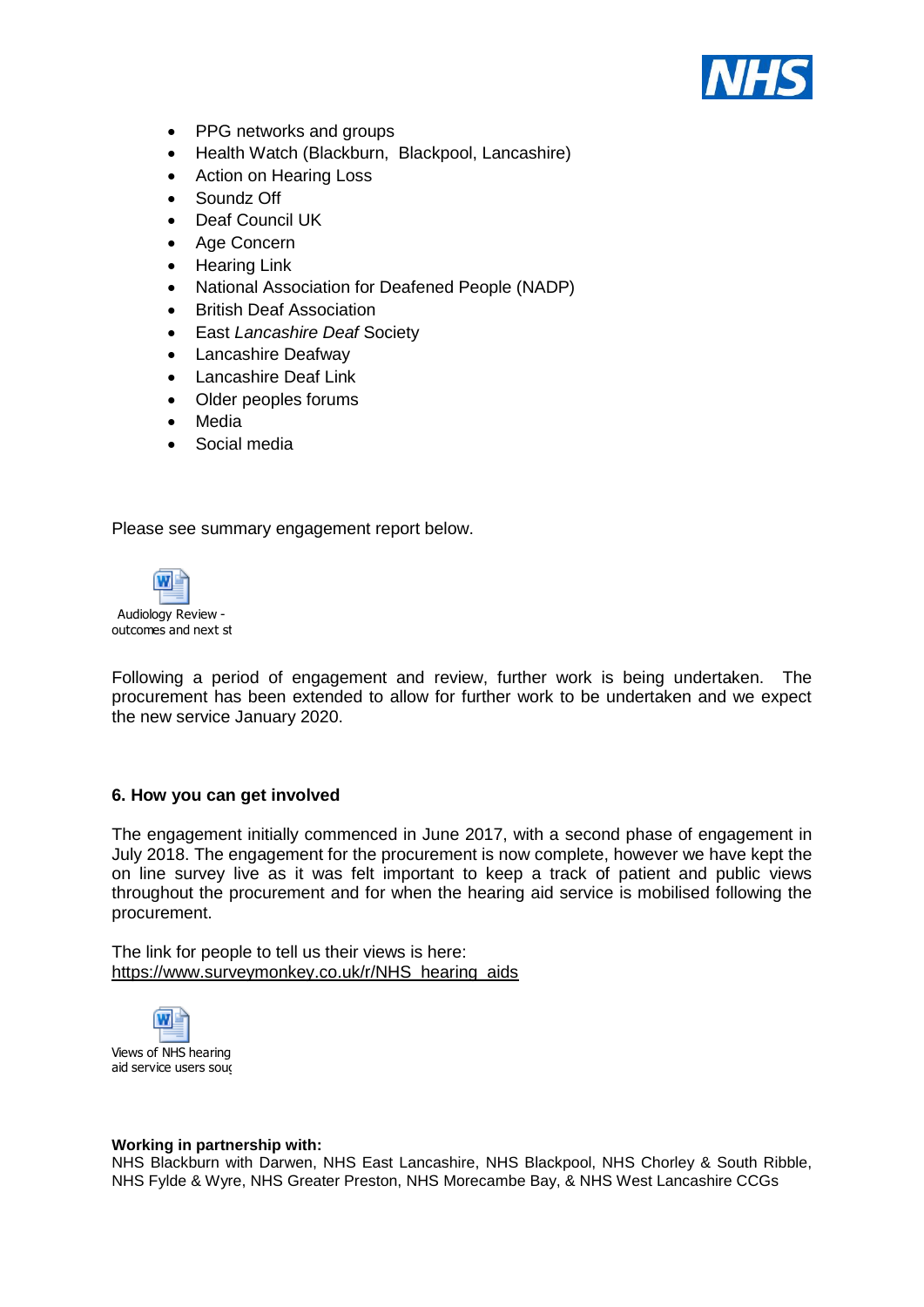

#### **7. Results / Findings**

The reports of our findings are here:

[Audiology Patient/Stakeholder](https://eastlancsccg.nhs.uk/images/Audiology_Patient_survey.pdf) survey feedback: [https://eastlancsccg.nhs.uk/images/Audiology\\_Patient\\_survey.pdf](https://eastlancsccg.nhs.uk/images/Audiology_Patient_survey.pdf)

Patient workshops were held across Pennine Lancashire

- $\bullet$  23<sup>rd</sup> June in Blackburn and 26<sup>th</sup> June in East Lancashire
- Stakeholder workshop was held on the  $28<sup>th</sup>$  June 2017

Summary of feedback and opportunities as follows:

#### **System and processes**

- Health and social care system approach and future model to include Prevention, Early Intervention, Education & Training, Audiology assessment and hearing aid fitting, with patients able to access the right service at the right time e.g. wax removal, volunteers, ECLO.
- System to support a patient centred approach to meet individual needs and maximise use of community assets, reduction in variation.
- Pathway to be seamless at all points of transfer with clear criteria for access.
- Develop a deaf awareness strategy with rollout to the general public to support inclusion and reduce stigma.
- Responsive and accessible service providing initial and follow up appointments to meet individual needs including emergency/urgent provision and ease of access to batteries.
- Consideration of a system to support the valuing of hearing aids by patients deposit or small charge included for replacements.
- Equity of service provision including domiciliary care and care homes through SPOA.
- System to support access to standardised information in a variety of formats.

#### **Workforce**

- Support systematic training at appropriate levels for patient empowerment and clinicians to support appropriate referrals and promotion and provision of most appropriate equipment including assistive technology.
- Enhanced communication skill training for all (public, public servants and carers) to support communication with those who are hard of hearing and training to be undertaken by someone who is deaf or hard of hearing e.g. lip reading, interpreters.
- Workforce to support a customer service approach.
- Development of a sustainable multi-disciplinary workforce able to support a range of LTCs at an appointment to reduce appointments.

#### **Technology**

• Information and access to technology to enhance quality of life.

#### **Working in partnership with:**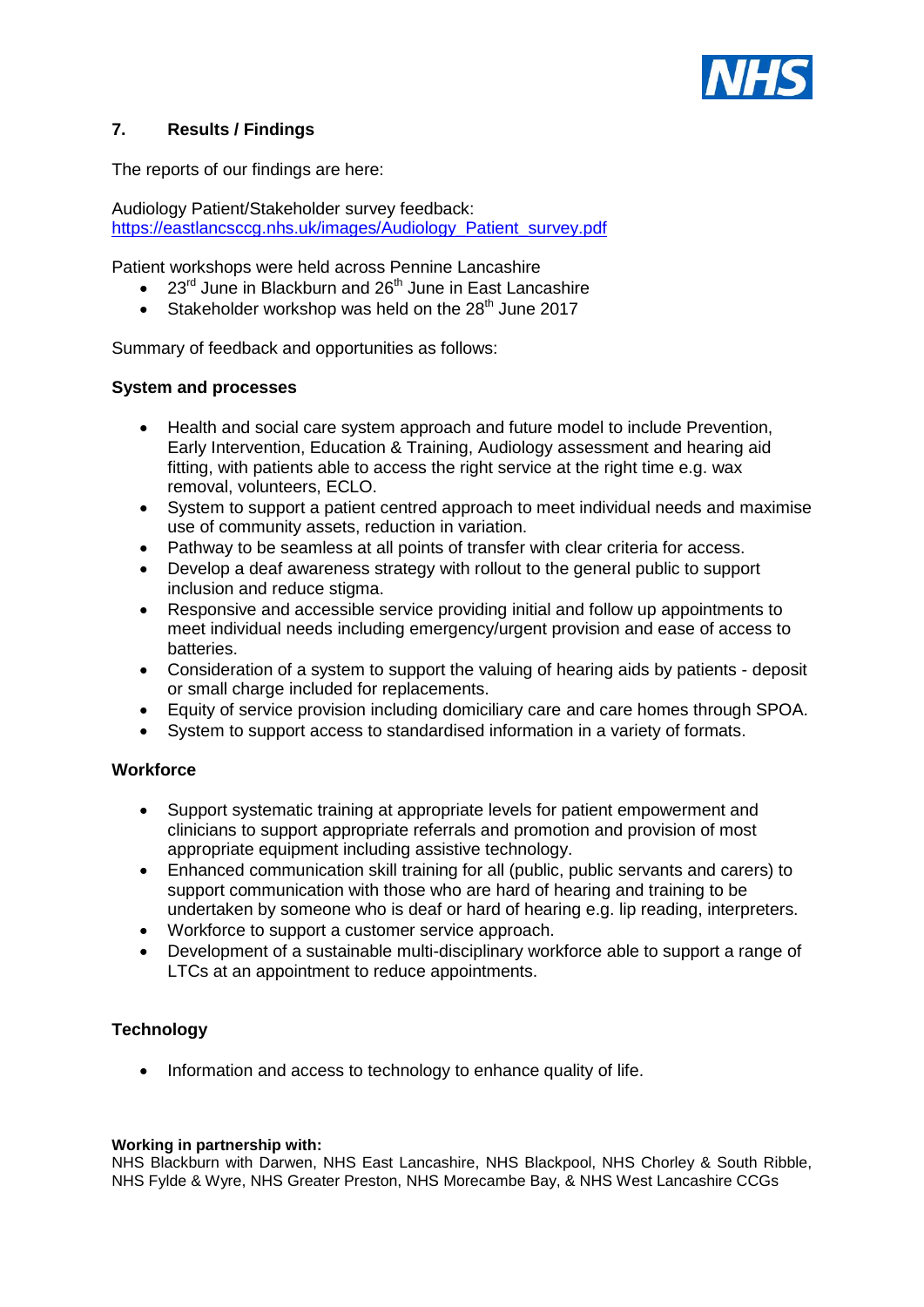

- Public buildings and GP practices to have standard equipment such as hearing loops.
- Availability of patient information in order to make an informed choice about the range of hearing aids and choices available.
- Single IT systems and sharing of patient information across agencies/services to reduce having to repeat information.

#### **Important aspects for patients are:**

- People with hearing loss want to be part of society, attend meetings and not be isolated or feel different.
- Patients want the opportunity to provide service feedback via a variety of mediums making this as easy as possible e.g. Facebook, website survey, survey monkey etc. Feedback to be acted upon.
- Patients want to be empowered.
- One stop shop approach with multiple services based together to reduce appointment based approach.

#### **Clinical outcomes**

- Improvement in speech and hearing-Q'air, GHABP/COSI.
- To be able to communicate.
- Tools: Patient benefit questionnaire, Aided speech thresholds.
- Use gold standard clinical measures: PTA with bc inc. 3, +6kHz
- Tympanometry if required
- Real ear measurements
- Aided/unaided thresholds
- Patient outcome measure for benefit
- Test bcx measurements

#### **8. How patient and public involvement has made a difference?**

As a result of this work the following has occurred:

1) Commissioners undertook a detailed analysis of the key issues and feedback from patients & carers/stakeholders/providers from the meetings, one to one interview surveys, focus groups and discussions and this has been summarised below:



#### **Working in partnership with:**